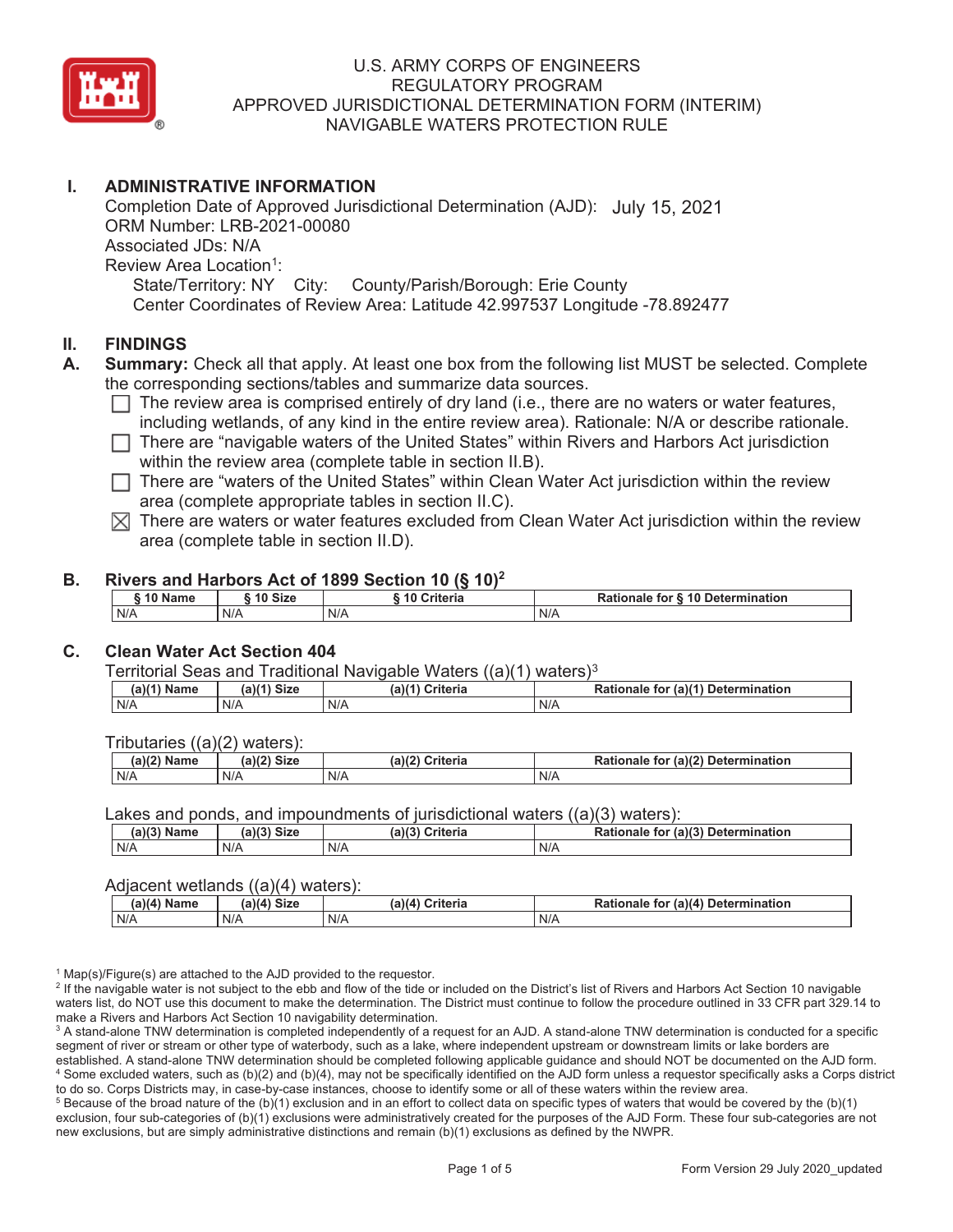

# **D. Excluded Waters or Features**

Excluded waters  $((b)(1) - (b)(12))^{4}$ 

| <b>Exclusion Name</b>      | $\sqrt{2}$<br><b>Exclusion Size</b> | .,,<br>Exclusion <sup>5</sup>                                                                                                                                                   | <b>Rationale for Exclusion Determination</b>     |
|----------------------------|-------------------------------------|---------------------------------------------------------------------------------------------------------------------------------------------------------------------------------|--------------------------------------------------|
| LRB-2021-                  | 263 feet                            | $(b)(5)$ Ditch that is not an $(a)(1)$ or                                                                                                                                       | This feature does not meet the definition of     |
| 00079 Ditch 2              |                                     | $(a)(2)$ water, and those portions of a<br>ditch constructed in an (a)(4) water                                                                                                 | an (a)(1), (a)(2), (a)(3), or (a)(4) water. This |
|                            |                                     | that do not satisfy the conditions of<br>(c)(1)                                                                                                                                 | feature functions as a ditch that was            |
|                            |                                     |                                                                                                                                                                                 | constructed in uplands adjacent to and           |
|                            |                                     |                                                                                                                                                                                 | located within the northwest of the study        |
|                            |                                     |                                                                                                                                                                                 | area and south of an access road. This           |
|                            |                                     |                                                                                                                                                                                 | feature is not a relocated tributary, nor was    |
|                            |                                     |                                                                                                                                                                                 | it constructed in adjacent wetlands [(a)(4)      |
|                            |                                     |                                                                                                                                                                                 | waters]. A June 15, 2021 site visit showed       |
|                            |                                     |                                                                                                                                                                                 | little evidence of any flow or water             |
|                            |                                     |                                                                                                                                                                                 | presence with no hydrophytic vegetation          |
|                            |                                     |                                                                                                                                                                                 | being present in the ditch, except near an       |
|                            |                                     |                                                                                                                                                                                 | existing culvert. Based on an in-office          |
|                            |                                     |                                                                                                                                                                                 | resource review, the submitted report titled     |
|                            |                                     |                                                                                                                                                                                 | "Erie County Water Authority Transmission        |
|                            |                                     |                                                                                                                                                                                 | Main Wetland and Stream Delineation,             |
|                            |                                     |                                                                                                                                                                                 | dated November 20, 2020," and the June           |
|                            |                                     |                                                                                                                                                                                 | 15, 2021 site visit, it has been determined      |
|                            |                                     |                                                                                                                                                                                 | that this ditch is a (b)(5) excluded ditch.      |
| LRB-2021-<br>00080 Ditch 1 | 1407 feet                           | $(b)(5)$ Ditch that is not an $(a)(1)$ or<br>$(a)(2)$ water, and those portions of a<br>ditch constructed in an (a)(4) water<br>that do not satisfy the conditions of<br>(c)(1) | This feature does not meet the definition of     |
|                            |                                     |                                                                                                                                                                                 | an (a)(1), (a)(2), (a)(3), or (a)(4) water. This |
|                            |                                     |                                                                                                                                                                                 | feature functions as a ditch that was            |
|                            |                                     |                                                                                                                                                                                 | constructed in uplands located midway            |
|                            |                                     |                                                                                                                                                                                 | through the project area extending to Ditch      |
|                            |                                     |                                                                                                                                                                                 | 1 on the West side of the study area. This       |
|                            |                                     |                                                                                                                                                                                 | feature is not a relocated tributary, nor was    |
|                            |                                     |                                                                                                                                                                                 | it constructed in adjacent wetlands [(a)(4)      |
|                            |                                     |                                                                                                                                                                                 | waters]. During a June 15, 2021 site visit, it   |
|                            |                                     |                                                                                                                                                                                 | was observed that the entire ditch was           |
|                            |                                     |                                                                                                                                                                                 | encompassed by Phragmites australis, did         |
|                            |                                     |                                                                                                                                                                                 | not contain any water, nor any evidence of       |
|                            |                                     |                                                                                                                                                                                 | any flow. These items were also supported        |
|                            |                                     |                                                                                                                                                                                 | by the submitted report titled "Erie County      |

<sup>1</sup> Map(s)/Figure(s) are attached to the AJD provided to the requestor.

<sup>2</sup> If the navigable water is not subject to the ebb and flow of the tide or included on the District's list of Rivers and Harbors Act Section 10 navigable waters list, do NOT use this document to make the determination. The District must continue to follow the procedure outlined in 33 CFR part 329.14 to make a Rivers and Harbors Act Section 10 navigability determination.

 $^3$  A stand-alone TNW determination is completed independently of a request for an AJD. A stand-alone TNW determination is conducted for a specific segment of river or stream or other type of waterbody, such as a lake, where independent upstream or downstream limits or lake borders are established. A stand-alone TNW determination should be completed following applicable guidance and should NOT be documented on the AJD form. 4 Some excluded waters, such as (b)(2) and (b)(4), may not be specifically identified on the AJD form unless a requestor specifically asks a Corps district to do so. Corps Districts may, in case-by-case instances, choose to identify some or all of these waters within the review area. 5

 $5$  Because of the broad nature of the (b)(1) exclusion and in an effort to collect data on specific types of waters that would be covered by the (b)(1) exclusion, four sub-categories of (b)(1) exclusions were administratively created for the purposes of the AJD Form. These four sub-categories are not new exclusions, but are simply administrative distinctions and remain (b)(1) exclusions as defined by the NWPR.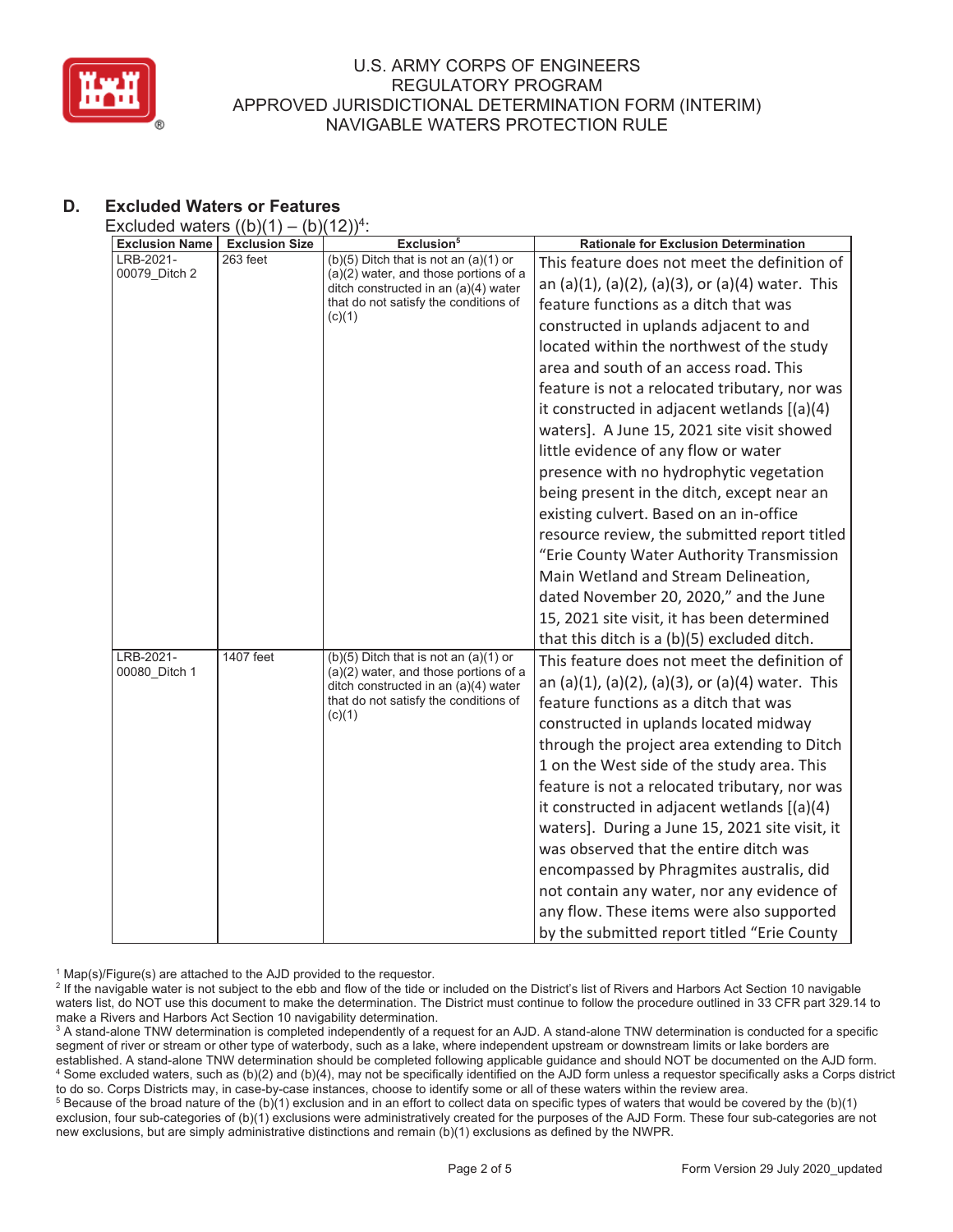

|  | <b>Water Authority Transmission Main</b>    |
|--|---------------------------------------------|
|  | Wetland and Stream Delineation, dated       |
|  | November 20, 2020." Based on an in-office   |
|  | resource review, the submitted wetland      |
|  | and stream delineation report, and the June |
|  | 15, 2021 site visit, it has been determined |
|  | that this ditch is a (b)(5) excluded ditch. |

## **III. SUPPORTING INFORMATION**

- **A. Select/enter all resources** that were used to aid in this determination and attach data/maps to this document and/or references/citations in the administrative record, as appropriate.
	- **\_X\_** Information submitted by, or on behalf of, the applicant/consultant: Erie County Water Authority Transmission Main Wetland and Stream Delineation, dated November 20, 2020 – field visit date of November 18, 2020.

This information *is* sufficient for purposes of this AJD. Rationale: *N/A.*

**\_\_\_** Data sheets prepared by the Corps: *Title(s) and/or date(s).*

- **\_X\_** Photographs: *Connect Explorer Oblique Imagery April 25, 2020, November 21, 2019*
- **\_X\_** Corps Site visit(s) conducted on: *June 15, 2021.*
- **\_\_\_** Previous Jurisdictional Determinations (AJDs or PJDs): *ORM Number(s) and date(s).*
- **\_X\_** Antecedent Precipitation Tool: *provide detailed discussion in Section III.B.*
- **\_\_\_** USDA NRCS Soil Survey: *Title(s) and/or date(s).*
- **\_\_\_** USFWS NWI maps: *Title(s) and/or date(s).*
- **\_\_\_** USGS topographic maps: *Title(s) and/or date(s).*

#### **Other data sources used to aid in this determination:**

| Data Source (select)       | Name and/or date and other relevant information |
|----------------------------|-------------------------------------------------|
| <b>USGS Sources</b>        | N/A.                                            |
| <b>USDA Sources</b>        | N/A.                                            |
| <b>NOAA Sources</b>        | N/A.                                            |
| <b>USACE Sources</b>       | $N/A$ .                                         |
| State/Local/Tribal Sources | N/A.                                            |
| <b>Other Sources</b>       | $N/A$ .                                         |

#### **B. Typical year assessment(s): APT Methodology**

The APT pulls precipitation data from NOAA's Daily Global Historical Climatology Network. The APT evaluates normal precipitation conditions based on the three 30-day periods preceding the observation date. For each period, a weighted condition value is assigned by

<sup>&</sup>lt;sup>1</sup> Map(s)/Figure(s) are attached to the AJD provided to the requestor.

<sup>&</sup>lt;sup>2</sup> If the navigable water is not subject to the ebb and flow of the tide or included on the District's list of Rivers and Harbors Act Section 10 navigable waters list, do NOT use this document to make the determination. The District must continue to follow the procedure outlined in 33 CFR part 329.14 to make a Rivers and Harbors Act Section 10 navigability determination.

 $^3$  A stand-alone TNW determination is completed independently of a request for an AJD. A stand-alone TNW determination is conducted for a specific segment of river or stream or other type of waterbody, such as a lake, where independent upstream or downstream limits or lake borders are established. A stand-alone TNW determination should be completed following applicable guidance and should NOT be documented on the AJD form. 4 Some excluded waters, such as (b)(2) and (b)(4), may not be specifically identified on the AJD form unless a requestor specifically asks a Corps district to do so. Corps Districts may, in case-by-case instances, choose to identify some or all of these waters within the review area. 5

 $5$  Because of the broad nature of the (b)(1) exclusion and in an effort to collect data on specific types of waters that would be covered by the (b)(1) exclusion, four sub-categories of (b)(1) exclusions were administratively created for the purposes of the AJD Form. These four sub-categories are not new exclusions, but are simply administrative distinctions and remain (b)(1) exclusions as defined by the NWPR.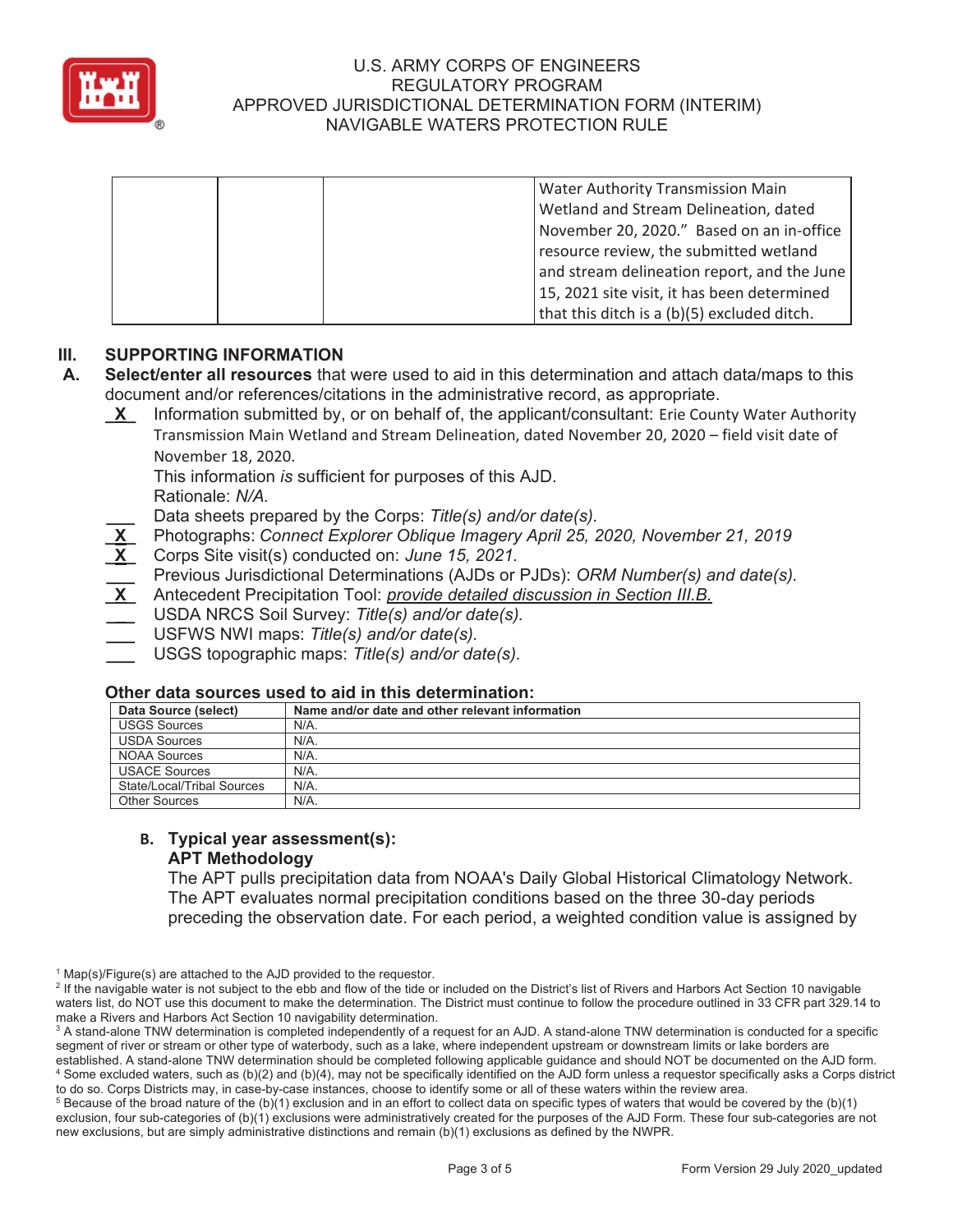

determining whether the 30-day precipitation total falls within, above, or below the 70<sup>th</sup> and 30<sup>th</sup> percentiles for totals from the same date range over the preceding 30 years. The APT then makes a determination of "normal," "wetter than normal," or "drier than normal" based on the condition value sum. The APT also displays results generated via the Palmer Drought Severity Index (PDSI) and the University of Delaware WebWIMP.

## **Inputs/Data Sources:**

Latitude(s)/Longitude(s): single point for the study area - 42.997537, -78.892477 Observation Date(s): Corps Site Visit 6/15/2021, Consultant Site Visit 11/18/2020, Oblique Imagery 4/25/2020 and 11/21/2019. Geographic Area(s) (Scope): See attached map sheet 1 of 1.

Weather Station(s): N. Tonawanda and Niagara Falls.

|          |            |             | <b>PDSI</b> | <b>PDSI</b>  |               | <b>ARC</b>   | <b>Antecedent Precip</b>  |
|----------|------------|-------------|-------------|--------------|---------------|--------------|---------------------------|
| Latitude | Longitude  | <b>Date</b> | Value       | <b>Class</b> | <b>Season</b> | <b>Score</b> | <b>Condition</b>          |
|          |            |             |             | Moderate     |               |              |                           |
|          |            |             |             | drought      | Dry           |              |                           |
| 42.99754 | $-78.8925$ | 6/15/2021   | $-2.71$     | (2021-05)    | Season        | 9            | Drier than Normal         |
|          |            |             |             | Mild         | Wet           |              |                           |
| 42.99754 | $-78.8925$ | 11/18/2020  | $-1.51$     | drought      | Season        | 10           | <b>Normal Conditions</b>  |
|          |            |             |             |              | Wet           |              |                           |
| 42.99754 | $-78.8925$ | 4/25/2020   | $-0.2$      | Normal       | Season        | 13           | <b>Normal Conditions</b>  |
|          |            |             |             | Severe       | Wet           |              |                           |
| 42.99754 | $-78.8925$ | 11/21/2019  | 3.12        | wetness      | Season        | 15           | <b>Wetter than Normal</b> |

**Result(s):** 

**Conclusion(s): At the time of the Corps Site Visit, June 15, 2021, the subject area was reported to be within the Dry Season, during a moderate drought, and being drier than normal. The graph indicated that the date was not within the 30-year normal range, falling below it for the preceding 30-days. At the time of the Consultant's field investigation site visit, the area was reported to be in a mild drought during the wet season, and reportedly had normal conditions. The 2019 and 2020 oblique images from Connect Explorer showed saturation in both Ditches identified and the APT report indicates that these dates were during the wet season. The 2019 oblique image was reported to be during a period that was wetter than normal. The 2020 oblique image was reported to be during a period of normal conditions. Since all of the dates evaluated for this site capture different circumstances (dry through wet) for the subject area, and none of them show any evidence of flow, the determination that these areas are non-regulated ditches that do not flow to a downstream water is supported.** 

<sup>1</sup> Map(s)/Figure(s) are attached to the AJD provided to the requestor.

<sup>&</sup>lt;sup>2</sup> If the navigable water is not subject to the ebb and flow of the tide or included on the District's list of Rivers and Harbors Act Section 10 navigable waters list, do NOT use this document to make the determination. The District must continue to follow the procedure outlined in 33 CFR part 329.14 to make a Rivers and Harbors Act Section 10 navigability determination.

 $^3$  A stand-alone TNW determination is completed independently of a request for an AJD. A stand-alone TNW determination is conducted for a specific segment of river or stream or other type of waterbody, such as a lake, where independent upstream or downstream limits or lake borders are established. A stand-alone TNW determination should be completed following applicable guidance and should NOT be documented on the AJD form. 4 Some excluded waters, such as (b)(2) and (b)(4), may not be specifically identified on the AJD form unless a requestor specifically asks a Corps district to do so. Corps Districts may, in case-by-case instances, choose to identify some or all of these waters within the review area. 5

 $5$  Because of the broad nature of the (b)(1) exclusion and in an effort to collect data on specific types of waters that would be covered by the (b)(1) exclusion, four sub-categories of (b)(1) exclusions were administratively created for the purposes of the AJD Form. These four sub-categories are not new exclusions, but are simply administrative distinctions and remain (b)(1) exclusions as defined by the NWPR.